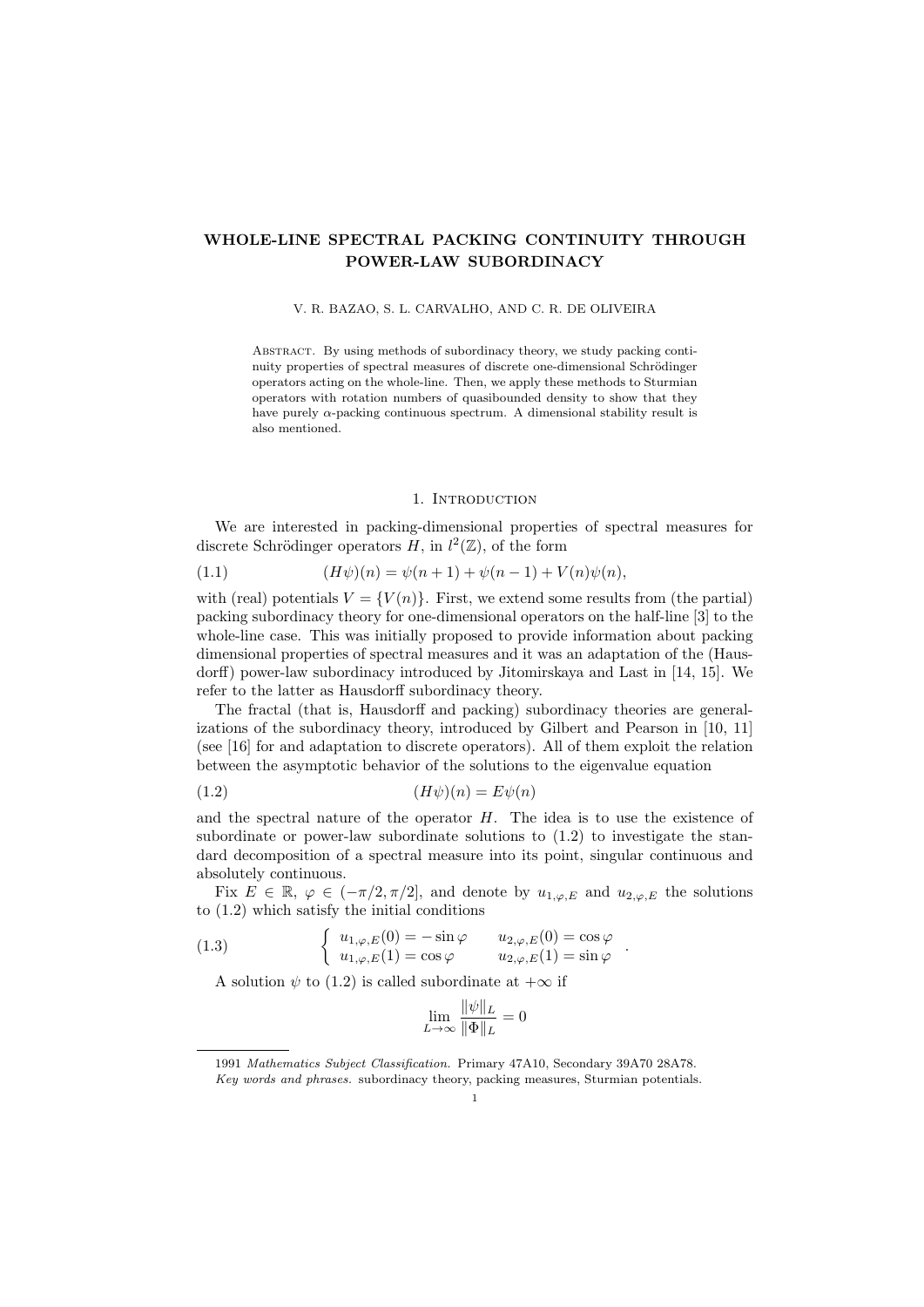holds for any linearly independent solution  $\Phi$  to (1.2); here,  $\|\cdot\|_L$  denotes the norm truncated at  $L \in \mathbb{R}$  ([L] is the integral part of L), that is,

$$
\|\psi\|_{L} = \left[\sum_{n=1}^{[L]} |\psi(n)|^2 + (L - [L])|\psi([L] + 1)|^2\right]^{\frac{1}{2}};
$$

the subordinacy of a solution  $\psi$  at  $-\infty$  is defined analogously.

Given  $\alpha \in (0, 1]$ , a solution  $\psi$  to (1.2) is called  $\alpha$ -Hausdorff (packing) subordinate at  $+\infty$  if

$$
\liminf(\limsup)_{L\to\infty}\frac{\|\psi\|_L}{\|\Phi\|_L^{\alpha/(2-\alpha)}}=0
$$

holds for any other linearly independent solution.

In particular, the  $\alpha$ -Hausdorff (packing) continuous part of the spectral measure is supported on the set of energies E for which  $(1.2)$  does not have  $\alpha$ -Hausdorff (resp. packing) subordinate solutions at  $-\infty$  or at  $+\infty$ , and its  $\alpha$ -Hausdorff singular part is supported on the set of energies E for which  $u_{1,\varphi,E}$  is an  $\alpha$ -Hausdorff subordinate solution at both  $\pm\infty$  (note the absence of a characterization of the corresponding  $\alpha$ -packing singular part; see below).

The possible existence of power-law bounds of the form [5, 7, 15]

(1.4) 
$$
C_1 L^{\gamma_1} \le ||u||_L \le C_2 L^{\gamma_2},
$$

for positive constants  $C_1(E)$ ,  $C_2(E)$ ,  $\gamma_1$ ,  $\gamma_2$  and every solution u (with normalized initial conditions (NIC), i.e.,  $|u(0)|^2 + |u(1)|^2 = 1$  to the generalized eigenvalue equation (1.2) imply non-existence of  $\alpha$ -Hausdorff subordinate solutions at  $+\infty$ (similarly at  $-\infty$ ), with  $\alpha = \frac{2\gamma_1}{\gamma_1 + \gamma_2}$ .

In the following theorem we present a natural version of such tool to prove the lack of  $\alpha$ -packing subordinate solutions for some fixed energy E; its proof appears at the end of Section 2.

**Theorem 1.1.** Let  $\sigma(H)$  be the spectrum of H and let  $\mu_{\phi}$  be the spectral measure of the pair  $(H, \phi)$ , with  $\phi \in l^2(\mathbb{Z})$ . Suppose that there are constants  $\tau_1, \tau_2$  and a subsequence  $L_j \to \infty$  such that, for each  $E \in \sigma(H)$ , every solution to (1.2) with NIC obeys the estimates

(1.5) 
$$
C_1 L_j^{\tau_1} \leq ||u||_{L_j} \leq C_2 L_j^{\tau_2},
$$

where  $C_1 = C_1(E), C_2 = C_2(E)$  are suitable positive constants. Then, H has purely  $\alpha$ -packing continuous spectrum, with  $\alpha = \frac{2\tau_1}{\tau_1 + \tau_2}$ , that is, for any  $\phi \in l^2$ ,  $\mu_{\phi}$ is purely  $\alpha$ -packing continuous.

Remark 1.2. Similarly to Remark 2 in [7], there is an analogous left half-line version of the previous result. If one is able to establish power-law bounds (1.5) on the restriction of the operator to the right half-line, then the resulting  $\alpha$ -packing continuity is independent of the potential on the left half-line. In this sense, the most packing continuous half-line dominates and bounds the dimensionality of the whole-line problem from below.

We apply Theorem 1.1 to the family  $\{H_{\lambda,\theta,\rho}\}\$  of operators (1.1) with almost periodic Sturmian potentials

$$
V(n) = V_{\lambda,\theta,\rho}(n) = \lambda \chi_{[1-\theta,1)}(n\theta + \rho \mod 1), \quad n \in \mathbb{Z},
$$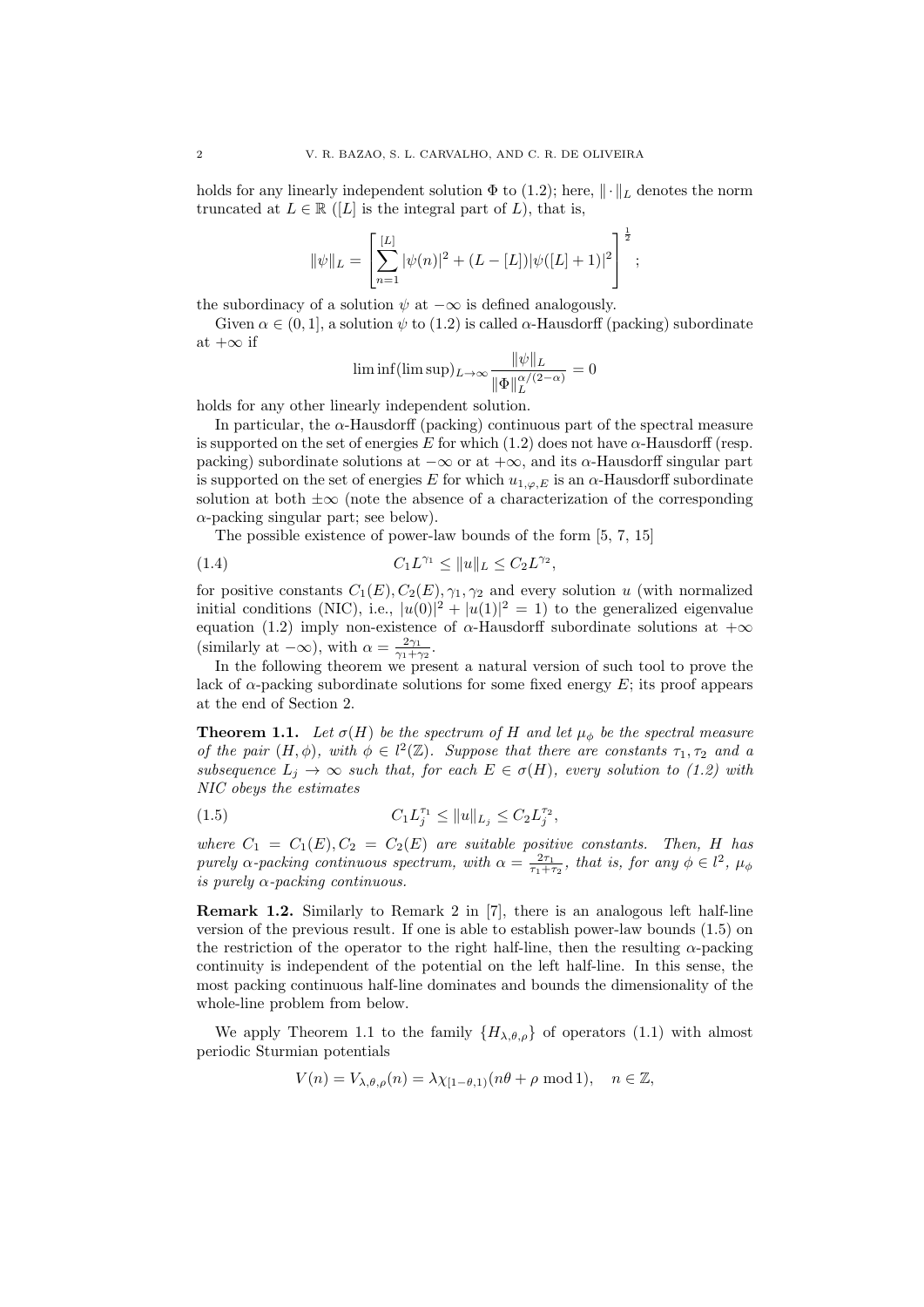with coupling constant  $0 \neq \lambda \in \mathbb{R}$ , irrational rotation number  $\theta \in [0,1)$  and (initial) phase  $\rho \in [0, 1)$ .

Recall that any irrational  $\theta \in [0, 1)$  has an infinite continued fraction expansion

(1.6) 
$$
\theta = \frac{1}{a_1 + \frac{1}{a_2 + \frac{1}{a_3 + \dotsb}}} = [0; a_1, a_2, \dots],
$$

with uniquely determined  $a_n \in \mathbb{N}$ . The associated rational approximants  $p_n/q_n$  are obtained from

$$
p_0 = 0
$$
,  $p_1 = 1$ ,  $p_n = a_n p_{n-1} + p_{n-2}$ ,  
 $q_0 = 1$ ,  $q_1 = a_1$ ,  $q_n = a_n q_{n-1} + q_{n-2}$ .

**Definition 1.3.** Let  $\theta \in [0, 1)$  be an irrational number and (1.6) its continued fraction expansion. Then,  $\theta$  is said to be a number of bounded (quasibounded) density if

$$
\limsup(\liminf)_{n\to\infty}\frac{1}{n}\sum_{i=1}^n a_i < \infty.
$$

Remark 1.4. The set of quasibounded density numbers is uncountable, but has Lebesgue measure zero (see page 93 in [17]). We have found that the (rather natural) proposal of the concept of "quasibounded density" is the convenient one in the packing set.

**Theorem 1.5.** Let  $\theta$  be an irrational number of quasibounded density. Then, for every  $\lambda \neq 0$ , there exists  $\alpha = \alpha(\lambda, \theta) > 0$  such that, for every  $\phi \in l^2(\mathbb{Z})$ , the spectral measure of the pair  $(H_{\lambda,\theta,\rho},\phi)$  is purely  $\alpha$ -packing continuous.

It is well known [5, 7, 15] that each operator  $H_{\lambda,\theta,\rho}$ , with coupling constant  $0 \neq \lambda \in \mathbb{R}$ , irrational rotation number of bounded density  $\theta \in [0,1)$ , and phase  $\rho \in [0, 1)$ , has purely  $\alpha_H$ -Hausdorff continuous spectrum (and that  $\sigma(H_{\lambda,\theta,\rho})$ ) has zero Lebesgue measure) for some  $\alpha_H \in (0,1)$ , with  $\alpha_H = \frac{2\gamma_1}{\gamma_1 + \gamma_2}$ , where  $\gamma_1$  $\gamma_1(\theta, \lambda) \geq 0, \gamma_2 = \gamma_2(\theta, \lambda) > 0$  satisfy relation (1.4).

Since  $(1.4)$  is a particular instance of  $(1.5)$ , a bounded density rotation number also implies  $\alpha$ -packing continuity of the spectral measure of the operator  $H_{\lambda,\theta,\rho}$ , and here we will get the additional information  $\alpha > \alpha_H$  (see Remark 3.7 in Section 3).

We are also interested in the extension, to this packing setting, of the spectral Hausdorff dimensional stability results presented in [1]. In this direction, we have the following

**Corollary 1.6.** Let  $\theta$  be an irrational number of bounded density and  $\gamma_1, \gamma_2$  as in (1.4). Then, for every  $\rho \in [0,1)$  and  $\lambda \neq 0$ , the singular continuous component of each spectral measure of the operator

(1.7) 
$$
(H^P_{\lambda,\theta,\rho}\psi)(n) := (H_{\lambda,\theta,\rho}\psi)(n) + P(n)\psi(n), \quad \psi \in l^2(\mathbb{Z}),
$$

with the perturbation P satisfying  $|P(n)| \leq C(1+|n|)^{-p}$ , for all  $n \in \mathbb{Z}$ , some  $C > 0$ and  $p > 3\gamma_2 - \gamma_1$ , when it exists, is also purely  $\alpha$ -packing continuous.

Remark 1.7. We emphasize that under certain perturbations no singular continuous component may be present, as it is the case of rank one perturbations of operators with singular continuous spectrum of zero Lebesgue measure (this follows directly from results of Simon-Wolff  $[22]$ ).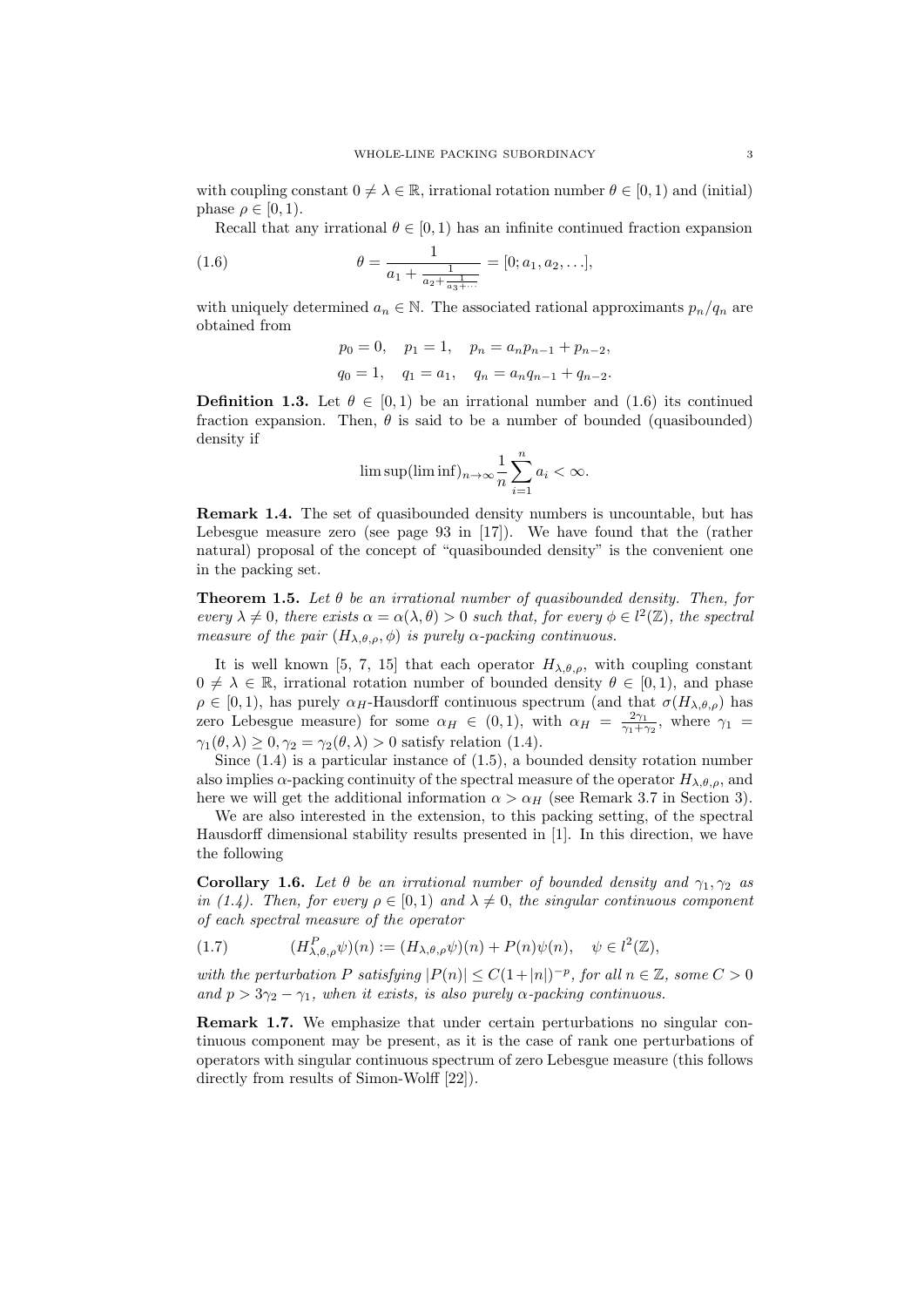Remark 1.8. We also note that the stability of spectral packing dimensional properties for some classes of sparse operators, that is, we obtain packing versions of Theorem 1.2 in [1] (see Section 4 for details).

The organization of this paper is as follows. In Section 2, part of the subordinacy theory is recalled and the proof of Theorem 1.1 is presented. Section 3 is devoted to the proof of Theorem 1.5, after recalling basics of Sturmian potentials. Some packing stability results of operators of the form (1.1), under suitable power decaying perturbations, are discussed in Section 4. For reader convenience, some definitions and concepts regarding Hausdorff and packing measures are recalled in an appendix.

## 2. Subordinacy theory

Now, we recall some important results of subordinacy theory and use them in order to obtain information about the spectral packing dimensional properties of (1.1). In what follows, we adopt the same strategy presented in [15].

The study of the spectral measure of an operator given by (1.1) is related to the study of the Weyl-Titchmarsh  $m$ -functions. To each such whole-line operator  $H$ , consider two operators, denoted by  $H^{\pm}$ , which correspond to the restrictions of (1.1) to  $l^2(\mathbb{Z}^{\pm})$ , respectively, where  $\mathbb{Z}^+ = \{1, 2, \ldots\}$  and  $\mathbb{Z}^- = \{0, -1, -2 \ldots\}$ . For each  $z \in \mathbb{C} \backslash \mathbb{R}$ , let  $\psi^{\pm}(n; z)$  be the unique solutions to

$$
H\psi^{\pm}=z\psi^{\pm},\quad \text{satisfying}\quad \psi^{\pm}(0;z)=1\quad \text{and}\quad \sum_{n=0}^{\infty}|\psi^{\pm}(\pm n;z)|^2<\infty.
$$

With this notation, the m-functions are given, for every  $z \in \mathbb{C} \backslash \mathbb{R}$ , by

$$
m^+(z) = \langle \delta_1 | (H^+ - z)^{-1} \delta_1 \rangle = -\psi^+(1; z) / \psi^+(0; z),
$$
  

$$
m^-(z) = \langle \delta_0 | (H^- - z)^{-1} \delta_0 \rangle = \psi^-(1; z) / \psi^-(0; z),
$$

where  $\delta_j = (\delta_{ij})_{i \geq 1}$ . We note that for the whole-line case, the m-function is a matrix-valued function  $M(z)$  so that

$$
\begin{bmatrix} a & b \end{bmatrix} M(z) \begin{bmatrix} a \\ b \end{bmatrix} = \langle (a\delta_0 + b\delta_1) | (H - z)^{-1} (a\delta_0 + b\delta_1) \rangle,
$$

or, more explicitly (omitting the z dependence)

$$
M = \frac{1}{-m^+ - m^-} \left[ \begin{array}{cc} 1 & m^+ \\ m^+ & -m^+ m^- \end{array} \right].
$$

Let  $m(z) = \text{tr}(M(z))$ , that is, the trace of M. These definitions relate the m-functions to resolvents and hence, to spectral measures. Explicitly, one has

$$
m^{\pm}(z) = \int \frac{1}{t - z} d\mu^{\pm}(t),
$$

$$
m(z) = \int \frac{1}{t - z} d\mu(t),
$$

with  $\mu^+$  and  $\mu^-$  representing, respectively, spectral measures of the pairs  $(H^+,\delta_1)$ ,  $(H^-, \delta_0)$ , and with  $\mu = \mu^+ + \mu^-$ , that is, the sum of the spectral measures of the pairs  $(H^+,\delta_1)$  and  $(H^-,\delta_0)$ . Note that the pair of vectors  $\{\delta_0,\delta_1\}$  is cyclic for H. It was shown in [14] that

(2.1) 
$$
(\overline{D}^{\alpha} \mu)(E) = \infty \quad \Leftrightarrow \quad \limsup_{\varepsilon \to 0} \varepsilon^{1-\alpha} |m(E + i\varepsilon)| = \infty,
$$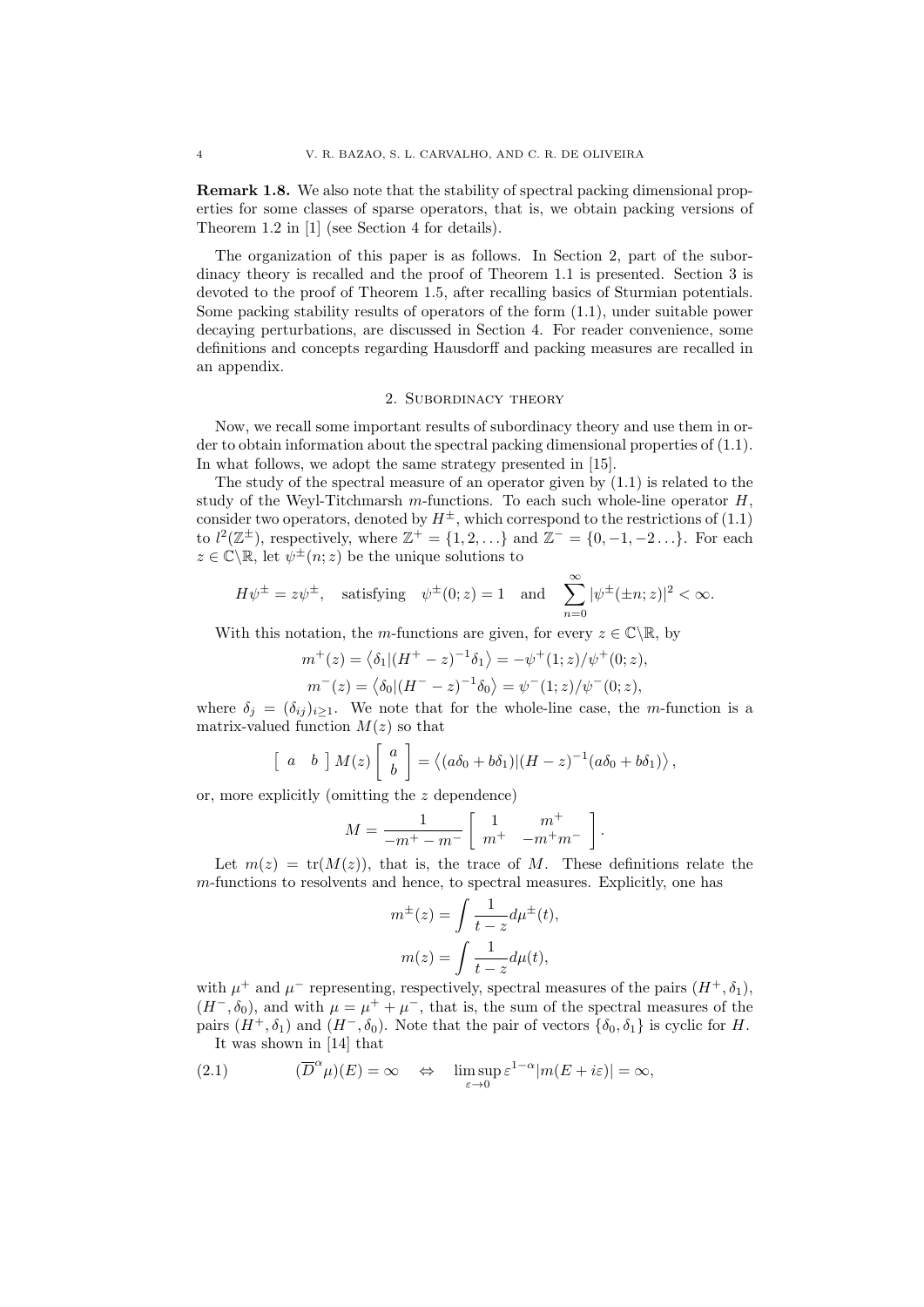whereas for the inferior derivative one may only conclude that

(2.2) 
$$
(\underline{D}^{\alpha}\mu)(E) = \infty \quad \Rightarrow \quad \liminf_{\varepsilon \to 0} \varepsilon^{1-\alpha}|m(E + i\varepsilon)| = \infty.
$$

There is a mistake in the discussion in [3] (in Theorems 14 there) and currently one guarantees that only the above implication in (2.2) holds true (there is no proof or counterexample to the converse statement). However, we emphasize that  $(2.2)$  is exactly what we need in this work.

These results, together with Remark 4.9, show that the study of dimensional spectral properties of Schrödinger operators  $(1.1)$  can sometimes be reduced to the study of the behavior of  $m(E + i\varepsilon)$  as  $\varepsilon \to 0$ , which in turn reduces to the study of the behavior of  $m^{\pm}(E + i\varepsilon)$  as  $\varepsilon \to 0$ .

Given an operator H of the form (1.1) and  $E \in \mathbb{R}$ , let  $u_{1,\varphi,E}^{\pm}$  and  $u_{2,\varphi,E}^{\pm}$  be the solutions to (1.2), defined in  $\mathbb{Z}^{\pm}$ , satisfying (1.3). Now given  $\varepsilon > 0$ , define the lengths  $L(\varepsilon)^\pm \in (0,\infty)$  by

(2.3) 
$$
||u_{1,\varphi,E}^{\pm}||_{L(\varepsilon)^{\pm}}||u_{2,\varphi,E}^{\pm}||_{L(\varepsilon)^{\pm}} = \frac{1}{2\varepsilon}.
$$

By the constancy of the Wronskian (namely,  $W[u_{1,\varphi,E}^{\pm}, u_{2,\varphi,E}^{\pm}] = 1$ ), at most one of the solutions  $u^{\pm}_{1,\varphi,E}$ ,  $u^{\pm}_{2,\varphi,E}$  belongs to  $l^2(\mathbb{Z}^{\pm})$ , the functions  $L(\varepsilon)$  is well defined by (2.3) and  $L(\varepsilon) \to \infty$  as  $\varepsilon \to 0$  (see [15]).

As a consequence of Jitomirskaya-Last inequality (Theorem 1.1 of [14]), we have the following results that connects Hausdorff and packing continuity of the spectral measure of H to the scaling behavior of the (generalized) eigenfunctions of  $H$ :

**Theorem 2.1.** (Theorem 1.2 in [14] and part of Theorem 14 in [3]) Let  $H$  be defined by the action (1.1) in  $l^2(\mathbb{Z}^+)$ , and let  $\mu$  denote the spectral measure of H associated with the cyclic vector  $\delta_0$ . Let  $E \in \mathbb{R}$  and  $\alpha \in (0,1)$ . Then, for any  $\varphi \in (-\pi/2, \pi/2], \, (\overline{D}^{\alpha \ \mu})(E) = \infty$  holds if, and only if,

$$
\liminf_{L \to \infty} \frac{\|u_{1,\varphi,E}\|_L}{\|u_{2,\varphi,E}\|_L^{\alpha/(2-\alpha)}} = 0,
$$

and  $(\underline{D}^{\alpha}\mu)(E) < \infty$  holds if

$$
\limsup_{L\to\infty}\frac{\|u_{1,\varphi,E}\|_{L}}{\|u_{2,\varphi,E}\|_{L}^{\alpha/(2-\alpha)}}>0.
$$

Theorem 2.1 provides a tool for the analysis of dimensional properties of some spectral measures of Schrödinger operators.

**Lemma 2.2.** Pick  $E \in \sigma(H)$ , and suppose that there exists a sequence  $L_j \to \infty$ and every solution to  $(H - E)u = 0$  with NIC obeys the estimate

$$
C_1 L_j^{\tau_1} \le ||u||_{L_j} \le C_2 L_j^{\tau_2},
$$

where  $C_1, C_2, \tau_1, \tau_2$  are positive constants. Then, there exist a positive constant  $C_3$ and a sequence  $\varepsilon_j \to 0$  such that, for  $\alpha = 2\tau_1/(\tau_1 + \tau_2)$ ,

(2.4) 
$$
|m(E + i\varepsilon_j)| = \left| \frac{m^+(E + i\varepsilon_j)m^-(E + i\varepsilon_j) - 1}{m^+(E + i\varepsilon_j) + m^-(E + i\varepsilon_j)} \right| \leq C_3 \, \varepsilon_j^{\alpha - 1}.
$$

Consequently,  $\mu$  is  $\alpha$ -packing continuous.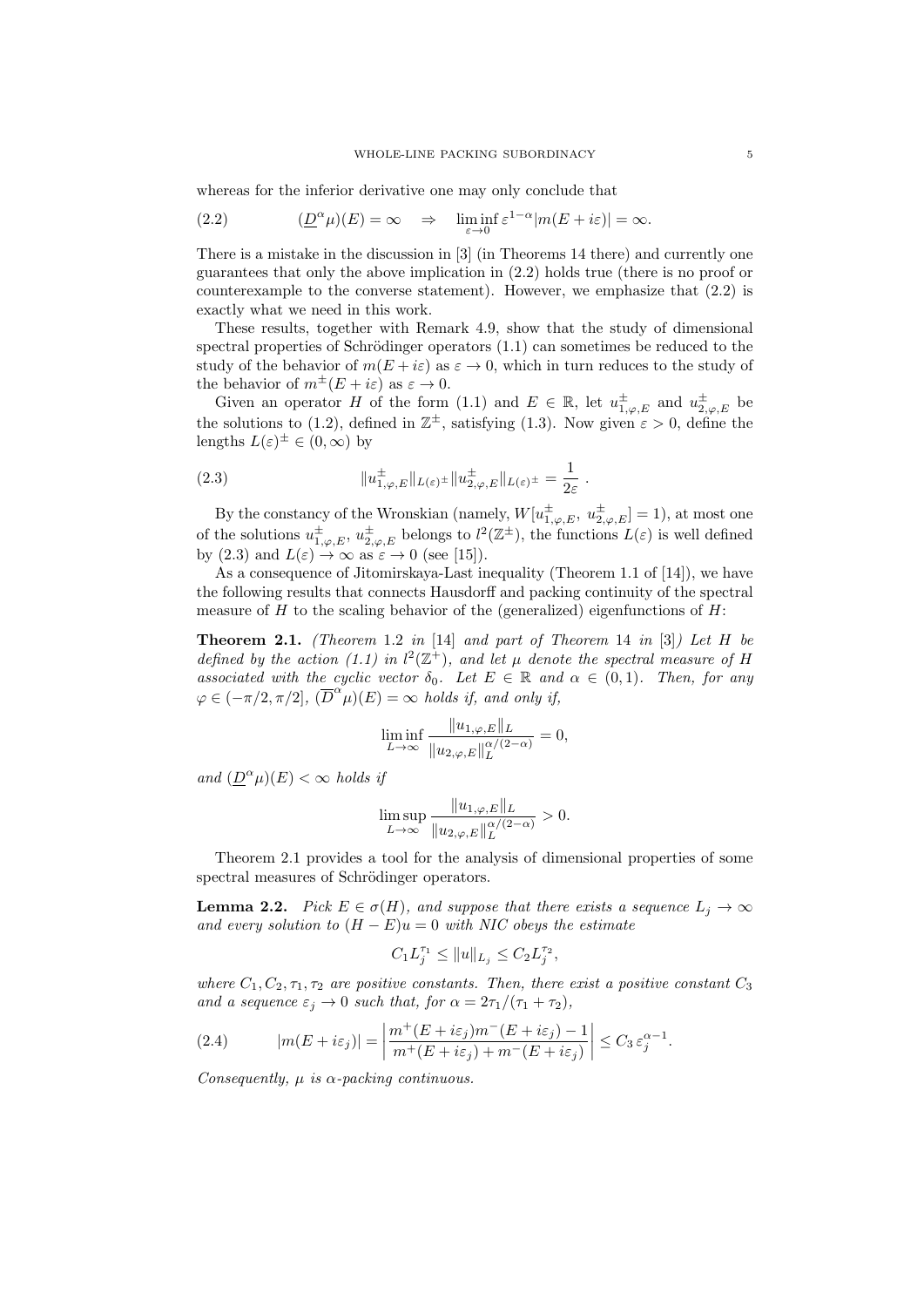Proof. The proof of Lemma 2.2 traces the same steps of the proof of Theorem 4 and Corollary 2.1 in [7], with simple adaptations. We conclude from Theorem 2.1 and (2.2) that  $\mu$  is  $\alpha$ -packing continuous.

*Proof.* (Theorem 1.1) It follows, from hypothesis (1.5) and Lemma 2.2, that  $\mu$  is  $\alpha$ -packing continuous. The result is a consequence of the fact that  $\mu_{\phi} \ll \mu$ .

#### 3. Spectral packing continuity for Sturmian operators

In this section, we present the proof of Theorem 1.5, but first we recall some basic properties of the Sturmian potentials. Let us fix a rotation number  $\theta$  and let  $(a_n)$  be the sequence of coefficients in its continued fraction expansion (1.6). Define the words  $S_n$  over the alphabet  $\mathcal{A} = \{0, \lambda\}$  (with  $0 \neq \lambda \in \mathbb{R}$  fixed) by

$$
(3.1) \t S_{-1} = \lambda, \t S_0 = 0, \t S_1 = S_0^{a_1 - 1} S_{-1}, \t S_n = S_{n-1}^{a_n} S_{n-2}, \t n \ge 2.
$$

In particular, the word  $S_n$  has length  $q_n$  for each  $n \geq 0$ . For each potential of the form  $V_{\lambda,\theta,\rho}(n) = \lambda \chi_{[1-\theta,1)}(n\theta + \rho \text{ mod } 1)$ , with  $0 \neq \lambda \in \mathbb{R}$ ,  $\theta \in [0,1)$  an irrational number and  $\rho \in [0, 1)$ , it is possible to select a sequence  $a_n$  so that the potential is recovered through (3.1) (see [2, 7, 8] for more details).

Fix  $E \in \mathbb{R}$ ; then, for each  $w = w_1 \dots w_n \in \mathcal{A}^n$ , the transfer matrix  $M(E, w)$  is defined as

$$
M(E, w) = \begin{pmatrix} E - w_n & -1 \\ 1 & 0 \end{pmatrix} \cdots \begin{pmatrix} E - w_1 & -1 \\ 1 & 0 \end{pmatrix}.
$$

If u is a solution to (1.2), one has, for every  $n \in \mathbb{N}$ ,

(3.2) 
$$
U(n+1) = M(E, V_{\lambda, \theta, \rho}(1) \dots V_{\lambda, \theta, \rho}(n)) U(1),
$$

where

$$
U(n) = \left( \begin{array}{c} u(n+1) \\ u(n) \end{array} \right).
$$

Observe that the behavior of  $||u||_L$ , for L large, can be investigated through

$$
||U||_{L} = \left(\sum_{n=1}^{[L]} ||U(n)||^{2} + (L - [L])||U([L] + 1)||^{2}\right)^{\frac{1}{2}},
$$

with  $||U(n)||^2 = |u(n)|^2 + |u(n-1)|^2$ . A simple calculation leads to

$$
\frac{1}{2}||U||_L^2 \leq ||u||_L^2 \leq ||U||_L^2.
$$

Since the spectrum of  $H_{\lambda,\theta,\rho}$  is independent of  $\rho$  [2], we just denote it by  $\sigma(H_{\lambda,\theta})$ . Put  $x_n = \text{tr}(M(E, S_{n-1}))$ ,  $y_n = \text{tr}(M(E, S_n))$  and  $z_n = \text{tr}(M(E, S_n S_{n-1}))$ , with the explicit dependence on  $\lambda$  and E suppressed. According to results in [2, 7], for every  $0 \neq \lambda \in \mathbb{R}$  there exists a  $C_{\lambda} > 1$  such that

$$
\max_{n} \{|x_n|, |y_n|, |z_n|\} \le C_{\lambda},
$$

uniformly in  $E \in \sigma(H_{\lambda,\theta})$  and every irrational  $\theta$ . We emphasize that this property is important to obtain lower bounds for the solutions  $u$  to  $(1.2)$ .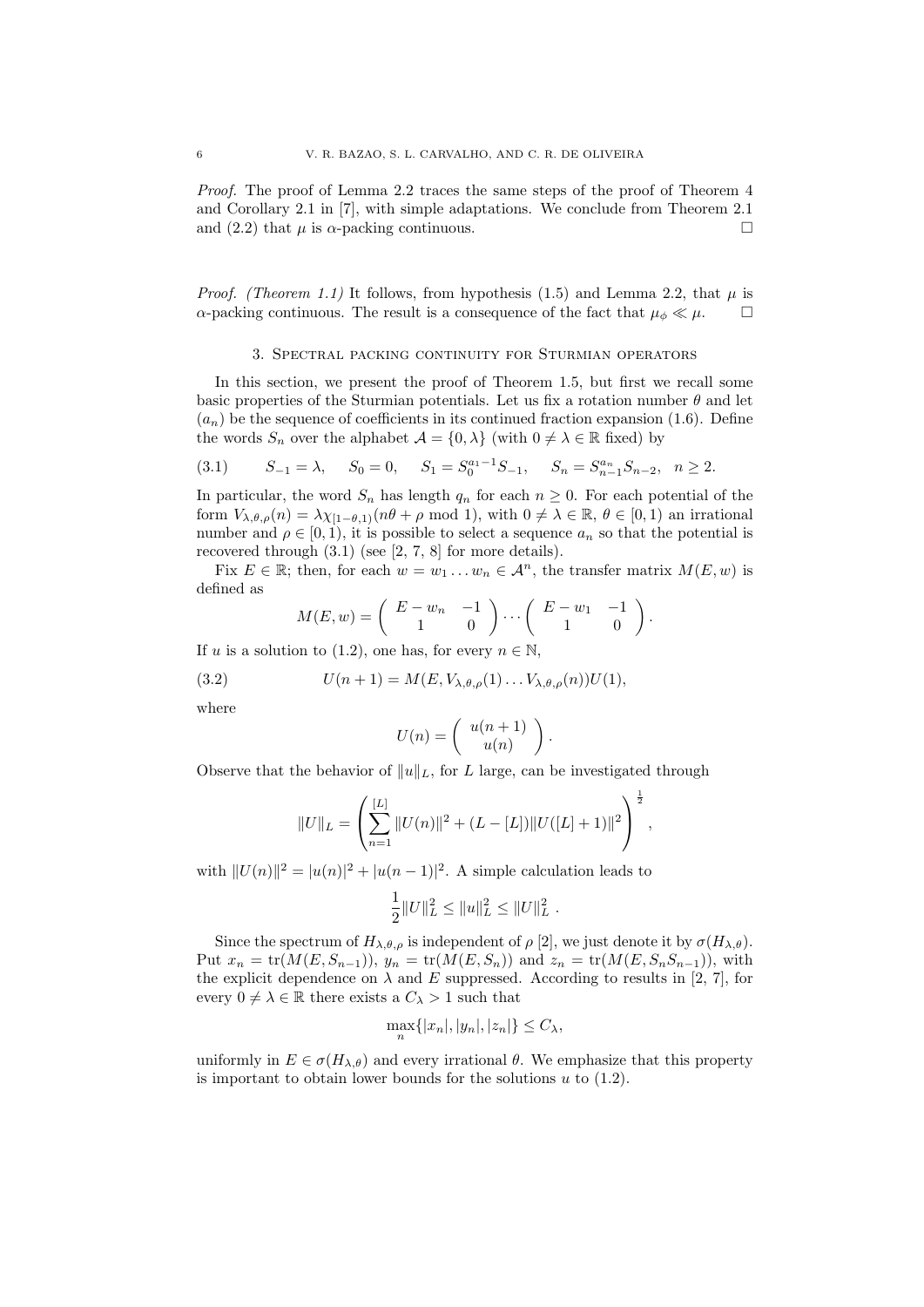3.1. Lower bound for the solutions. In order to prove Theorem 1.5, we need to obtain lower bounds for all solutions to  $(H_{\lambda,\theta,\rho} - E)u = 0$  with NIC and corresponding to energies  $E \in \sigma(H_{\lambda,\theta})$ . Thus, we will prove the following

**Proposition 3.1.** Suppose that  $\theta$  is an irrational number of quasibounded density. Then, for every  $\lambda > 0$ , there exists positive constants  $\tau_1, C_1$  and a sequence  $(n_j)_{j \in \mathbb{N}}$ such that, for every solution u to (1.2) with NIC and corresponding to energies  $E \in \sigma(H_{\lambda,\theta})$ , one has

$$
||u||_{q_{n_j}} \geq C_1 q_{n_j}^{\tau_1}.
$$

In the proof of Proposition 3.1, we will use the ideas of  $[5, 7]$  with obvious adaptations for a sequence.

**Lemma 3.2.** (Lemma 4.1 in [7]) Let  $\lambda, \theta, \rho$  be arbitrary,  $E \in \sigma(H_{\lambda,\theta})$  and u a solution to (1.2) with NIC. Then, for every  $n \geq 8$ , the inequality

$$
||U||_{q_n} \geq D_\lambda ||U||_{q_{n-8}}
$$

holds true, where  $D_{\lambda} = \left(1 + \frac{1}{4C_{\lambda}^2}\right)$  $\bigg\}^{\frac{1}{2}}$ .

**Lemma 3.3.** Suppose that  $\theta$  is an irrational number of quasibounded density. Then, there exist a constant  $C_{\theta}$  and a sequence  $(n_j)_{j \in \mathbb{N}}$  such that  $q_{n_j} \leq C_{\theta}^{n_j}$ .

Proof. The proof of Lemma 3.3 traces the same steps of the proof of Lemma 2.3 in [5], with the obvious adaptations for a subsequence. More precisely, we consider the sequence  $(r_n)_{n\in\mathbb{N}}$  defined recursively by

$$
r_{n+1} = 2a_{n+1}r_n, \qquad n \in \mathbb{N},
$$

with initial condition  $r_1 = 2a_1$ .

Note that  $q_n \leq r_n$  and  $r_n = \prod_{i=1}^n 2a_i$ , for all  $n \in \mathbb{N}$ . Now, since  $\theta$  is an irrational number of quasibounded density, there exist a constant  $B_{\theta}$  and a sequence  $(n_j)_{j \in \mathbb{N}}$ such that

(3.3) 
$$
\frac{1}{n_j} \sum_{i=1}^{n_j} 2a_i \le B_\theta.
$$

Thus, we obtain

$$
\ln(q_{n_j})^{1/n_j} \leq \ln(r_{n_j})^{1/n_j} = \frac{1}{n_j} \sum_{i=1}^{n_j} \ln(2a_i) \leq B_\theta,
$$

and consequently,  $q_{n_j} \leq C_{\theta}^{n_j}$ , with  $C_{\theta} = e^{B_{\theta}}$ 

*Proof.* (*Proposition 3.1*) We have by Lemma 3.2, that for all  $n_i \geq 8$ ,

$$
||U||_{q_{n_j}} \ge D_{\lambda} ||U||_{q_{n_j - 8}} \ge \dots \ge D_{\lambda}^{\lfloor n_j/8 \rfloor} ||U||_{q_{n_j - 8\lfloor n_j/8 \rfloor}}
$$
  
 
$$
\ge D_{\lambda}^{\lfloor n_j/8 \rfloor} ||U||_{q_0} \ge D_{\lambda}^{(n_j/8) - 1},
$$

with  $D_{\lambda} > 1$  and  $[n_j/8]$  is the integral part of  $n_j/8$ .

Thus, it follows from Lemma 3.3 the existence of a sequence  $(n_j)_{j\in\mathbb{N}}$  such that  $q_{n_j} \leq C_{\theta}^{n_j}$ . Then, choose  $\tau_1 > 0$ , satisfying  $C_{\theta}^{8\tau_1} \leq D_{\lambda}$ ,

$$
\frac{\|U\|_{q_{n_j}}}{q_{n_j}^{\tau_1}}\geq \frac{D^{(n_j/8)-1}_\lambda}{C^{n_j\tau_1}_\theta}=\frac{1}{D_\lambda}\left(\frac{D^{1/8}_\lambda}{C^{ \tau_1}_\theta}\right)^{n_j}\geq \frac{1}{D_\lambda},
$$

.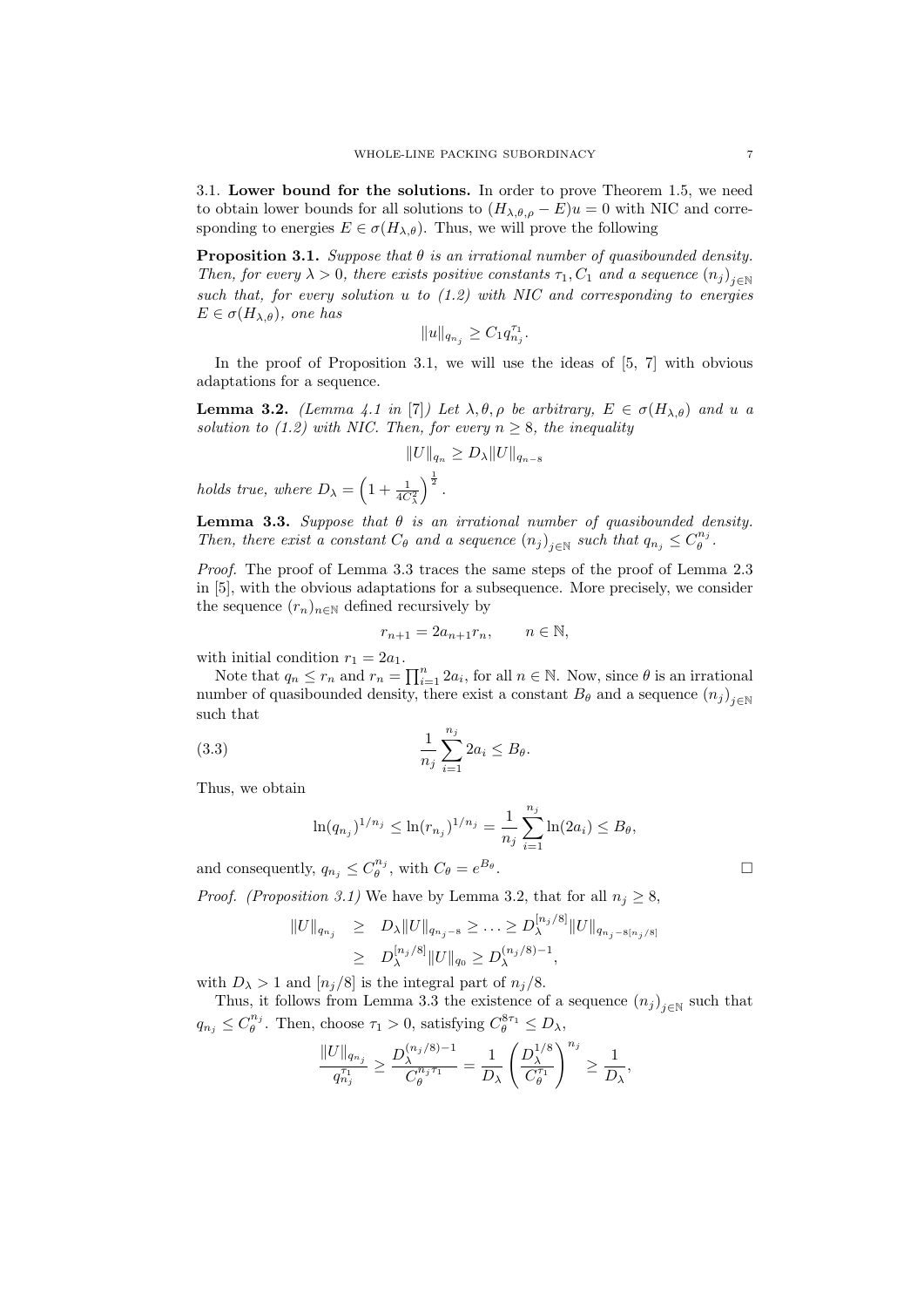which implies that  $||U||_{q_{n_j}} \geq D_{\lambda}^{-1} q_{n_j}^{\tau_1}$ . Therefore,

$$
||u||_{q_{n_j}} \geq C_1 q_{n_j}^{\tau_1},
$$

with  $C_1 = 1/D_\lambda$ √  $\overline{2}$ .

3.2. Upper bound for the solutions. Now, we obtain power-law upper bounds for the solutions to (1.2). We prove the following

**Proposition 3.4.** Suppose that  $\theta$  is an irrational number of quasibounded density. Then for every  $\lambda > 0$ , there exists positive constants  $\tau_2, C_2$  and a sequence  $(n_j)_{j \in \mathbb{N}}$ such that, for every solution  $u$  to  $(1.2)$ , with NIC and corresponding to energies  $E \in \sigma(H_{\lambda,\theta})$ , one has

$$
||u||_{q_{n_j}} \leq C_2 q_{n_j}^{\tau_2}.
$$

We will use, in the proof of Proposition 3.4, ideas employed in [12, 13] which produces estimates for the norm of the transfer matrices associated with the operator  $H_{\lambda,\theta,\rho}$ . In order to avoid cumbersome notations, we set

$$
M(m) := M(E, V_{\lambda, \theta, \rho}(1) \dots V_{\lambda, \theta, \rho}(m)).
$$

**Lemma 3.5.** (Theorem 9 in [12]) For any integer m, written as  $m = \sum_{i=0}^{n} \epsilon_i q_i$ , with all  $\epsilon_i$  integers, one has

$$
||M(m)|| \le J_1^{\sum_{i=1}^{n+1} a_i} J_2^{\sum_{i=0}^n \epsilon_i},
$$

where  $J_1$  and  $J_2$  are positive constants such that  $J_1 \geq J_2$ .

**Lemma 3.6.** Let  $(q_{n_j})_{j\in\mathbb{N}}$  be the sequence obtained in Lemma 3.3, and let m be a positive integer with  $m < q_{n_j}$ , for some  $n_j$ . Then, one has the expansion

$$
(3.4) \t\t m = \sum_{i=0}^{n_j-1} \epsilon_i q_i,
$$

with  $0 \leq \epsilon_i \leq a_{i+1}, i = 0, 1, \ldots, n_i - 1$ .

*Proof.* For the sequence  $(q_{n_j})_{j\in\mathbb{N}}$ , we can consider, without loss of generality, that  $q_{n_0} = q_0 = 1$  and  $q_{n_1} = q_1 = a_1$ . We prove the result by induction on  $j \in \mathbb{N}$ . If  $q_{n_0} = 1 \leq m < q_{n_1} = a_1$ , then  $m = \epsilon_0 q_0 = \epsilon_0$ , with  $1 \leq \epsilon_0 \leq a_1$ . Suppose that the result is valid for  $m < q_{n_{j-1}}$ .

Now, suppose that  $q_{n_{j-1}} \leq m < q_{n_j}$ . We will analyze all possible values that m may assume in the interval  $[q_{n_{j-1}}, q_{n_j}).$ 

For 
$$
q_{n_{j-1}} \le m < q_{n_{j-1}+1}
$$
, write  $\epsilon_{n_{j-1}} = \left[\frac{m}{q_{n_{j-1}}}\right]$ . Then,  $m - \epsilon_{n_{j-1}} q_{n_{j-1}} < q_{n_{j-1}}$  and

$$
m - \epsilon_{n_{j-1}} q_{n_{j-1}} = \sum_{i=0}^{n_{j-1}-1} \epsilon_i q_i,
$$

for  $\epsilon_i \le a_{i+1}, i = 0, \ldots, n_{i-1} - 1$ . We also have

$$
\epsilon_{n_{j-1}} < \left[ \frac{q_{n_{j-1}+1}}{q_{n_{j-1}}} \right] = \left[ \frac{a_{n_{j-1}+1}q_{n_{j-1}} + q_{n_{j-1}-1}}{q_{n_{j-1}}} \right] = a_{n_{j-1}+1},
$$

and  $\epsilon_i = 0$  for  $i = n_{i-1} + 1, \ldots, n_j - 1$ .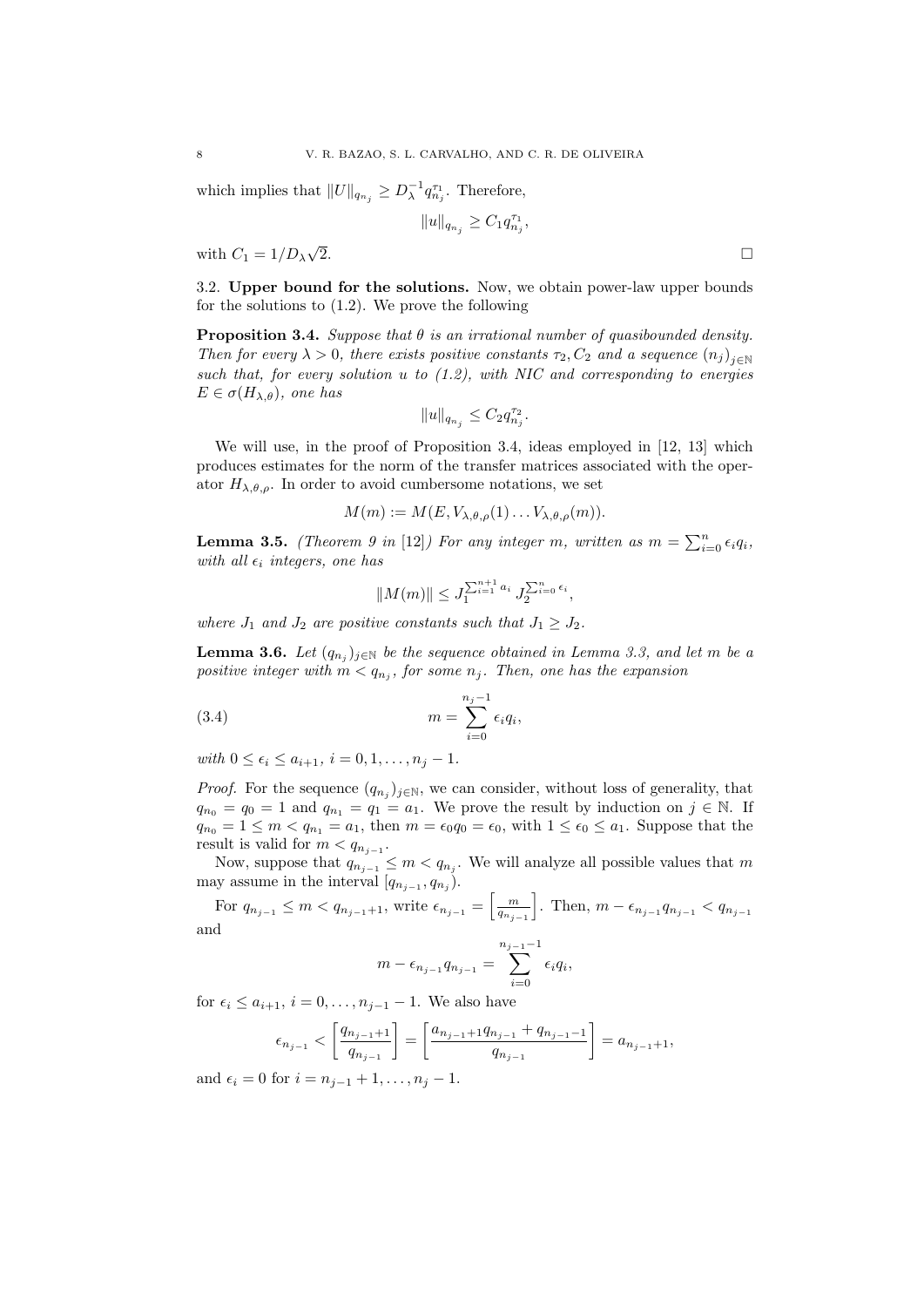The next step is to consider the case  $q_{n_{j-1}+1} \leq m < q_{n_{j-1}+2}$ , which follows from the same considerations of the previous case. Thus, proceeding inductively with this analysis on the values of m, we obtain (3.4) for  $q_{n_j-1} \leq m < q_{n_j}$ , that is,

$$
m - \epsilon_{n_j - 1} q_{n_j - 1} = \sum_{i=0}^{n_j - 2} \epsilon_i q_i,
$$
  
,...,  $n_j - 2$  and  $\epsilon_{n_j - 1} = \left[\frac{m}{q_{n_j - 1}}\right] < a_{n_j}.$ 

*Proof.* (Proposition 3.4) If u is a solution to  $(1.2)$  with NIC, one has, by  $(3.2)$ , that  $|u(m)| \leq ||M(m)||$ . Then,

where  $\epsilon_i \leq a_{i+1}$  for  $i = 0$ 

$$
||u||_{q_{n_j}}^2 = \sum_{m=1}^{q_{n_j}} |u(m)|^2 \le \sum_{m=1}^{q_{n_j}} ||M(m)||^2
$$
  

$$
\le q_{n_j} (J_1)^4 \sum_{i=1}^{n_j} a_i \le q_{n_j} (J_1)^{2B_\theta n_j}
$$
  

$$
\le q_{n_j}^{2\tau_2},
$$

with  $\tau_2 \geq \frac{1}{2} + \ln(J_1)$ , where we have used Lemmas 3.5 and 3.6 in the second inequality, (3.3) in the third, and Lemma 3.3 in the last one.

*Proof.* (Theorem 1.5) Let  $\theta$  be an irrational number of quasibounded density. Thus, by Propositions 3.1 and 3.4, there exists a sequence  $(q_{n_j})_{j\in\mathbb{N}}$  such that for every  $\lambda > 0$ , there exist  $\tau_1, \tau_2$  and constants  $C_1, C_2$ , such that, for any solution to (1.2) with NIC, one has

$$
C_1 q_{n_j}^{\tau_1} \le ||u||_{q_{n_j}} \le C_2 q_{n_j}^{\tau_2}.
$$

Therefore, by Theorem 1.1, the spectrum of  $H_{\lambda,\theta,\rho}$  is purely  $\alpha$ -packing continuous, with  $\alpha = 2\tau_1/\tau_1 + \tau_2$ .

**Remark 3.7.** We have, as a particular case of Theorem 1.5, that if  $\theta$  is an irrational number of bounded density, then the spectral measure of the operator  $H_{\lambda,\theta,\rho}$  is purely  $\alpha_P$ -packing continuous with  $\alpha_P = \frac{2\tau_1}{\tau_1 + \tau_2}$ , where  $\tau_1, \tau_2 > 0$  are of the form

$$
C_1 q_n^{\tau_1} \le ||u||_{q_n} \le C_2 q_n^{\tau_2},
$$

for any solution to (1.2) with NIC. However, it is well known [5, 7, 12, 15] that if  $\theta$ is an irrational number of bounded density, then  $H_{\lambda,\theta,\rho}$  has purely  $\alpha_H$ -Hausdorff continuous spectrum for  $\alpha_H = \frac{2\gamma_1}{\gamma_1 + \gamma_2}$ , where  $\gamma_1, \gamma_2 > 0$  satisfy the relation (1.4).

Due to the way  $\tau_1$  and  $\tau_2$  were obtained in Propositions 3.1 and 3.4, we note that these estimates have important relations with  $\gamma_1, \gamma_2$ . More specifically, we observe that  $\tau_1 > \gamma_1$  and  $\tau_2 < \gamma_2$ ; consequently, it follows that  $\alpha_P > \alpha_H$  from such estimates.

This observation is verified rewriting the proof of Proposition 2.1 in [5], which has  $\gamma_1 \equiv \tau_1 - \varepsilon$ , with  $\varepsilon \in \left(\frac{\ln C_{\theta,1} - \ln C_{\theta,2}}{\ln C_{\theta,1}}\right)$  $\frac{\theta_{\beta,1}-\ln C_{\theta,2}}{\ln C_{\theta,1}} \tau_1, \tau_1 \right)$  and  $C_{\theta,2}^n \le q_n \le C_{\theta,1}^n$ .

And the estimate for  $\gamma_2$  was obtained by Corollary 10 in [12], where one has to  $\gamma_2 \geq \frac{1}{2} + \frac{4}{\ln 2} \ln J_1$ , with  $J_1$  as in Lemma 3.5 above. Therefore,

$$
\gamma_2 \ge \frac{1}{2} + \frac{4}{\ln 2} \ln J_1 > \frac{1}{2} + \ln J_1 = \tau_2.
$$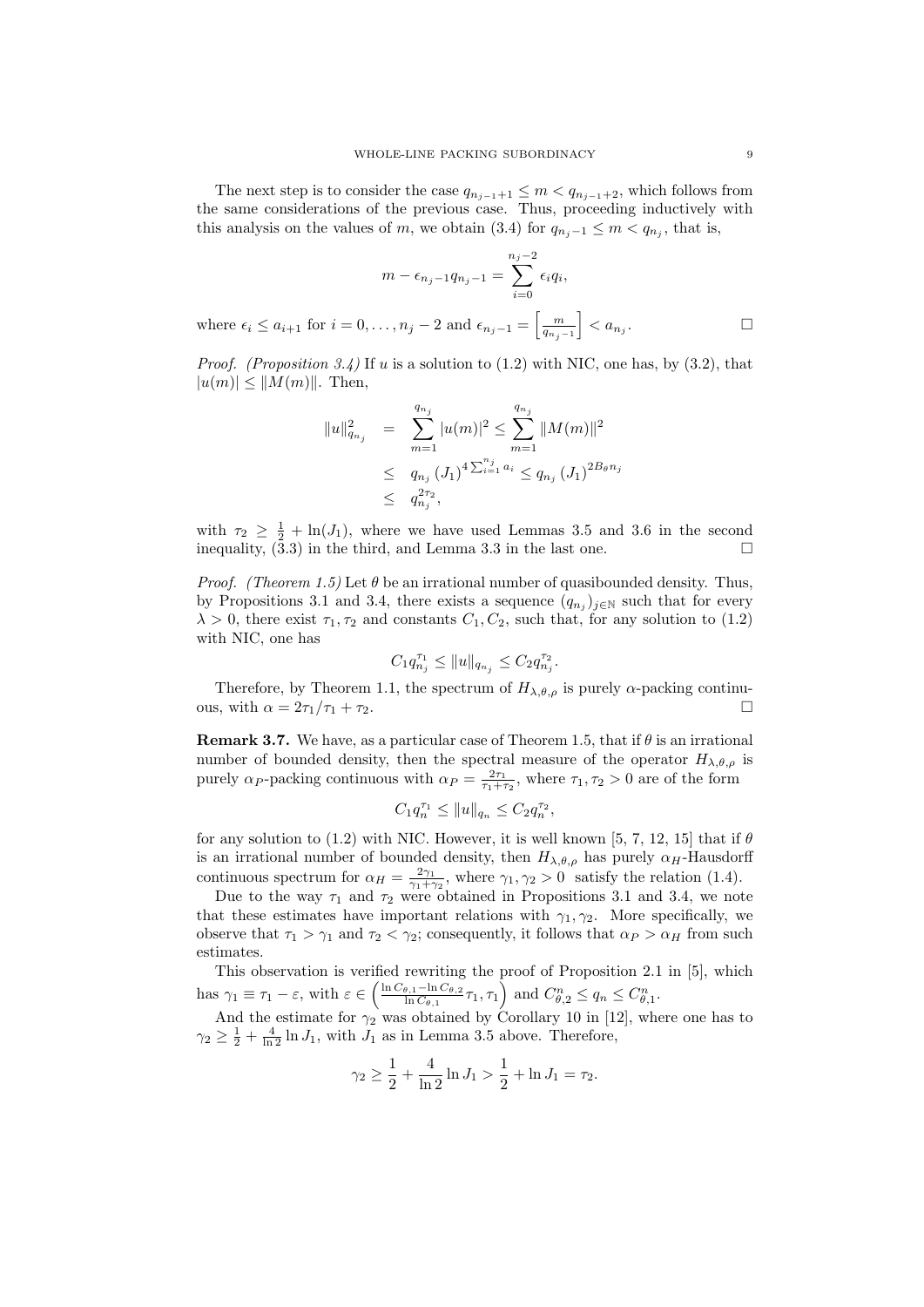**Remark 3.8.** We present an example of irrational number  $\theta = [0; a_1, a_2, \ldots]$  of quasibounded density that is not of bounded density. Let

$$
A_n = \frac{1}{n} \sum_{i=1}^n a_i;
$$

it is enough to build  $(a_n)$  and a subsequence of indices  $(n_j)_{j\in\mathbb{N}}$  such that  $A_{n_j}\leq 2$ and  $A_{n,i+1} \geq j$ , for all j.

For this write  $n_1 = 2$  and take  $a_1 = a_2 = 1$ ,  $a_3 = 3$ ; choose  $n_2 = 5$  with  $a_4 = a_5 = 1, a_6 = 2 * 6$ ; now consider  $n_3 = 6A_6 = 19$  and take  $a_7 = \ldots = a_{19} = 1$ .  $a_{20} = 3 * 20$ . Proceeding this way, we obtain the subsequence  $(n_j)_{j \in \mathbb{N}}$  defined recursively by

$$
n_{j+1} = A_{n_j+1}(n_j + 1), \quad \forall j > 2,
$$

with the terms  $(a_n)$  given by

$$
a_n = \begin{cases} j(n_j + 1), & n \in J \\ 1, & n \notin J \end{cases}
$$

where  $J = \{n_j + 1 : j \in \mathbb{N}\}.$ 

#### 4. Stability of spectral packing dimension

We present in this section stability results of spectral packing dimensional properties for some discrete Schrödinger operators of the form  $(1.1)$  under suitable (real) polynomially decaying perturbations  $P = {P(n)}$ , that is, when V is replaced by  $V + P$ . The results obtained here are analogous to the results presented in [1] for the Hausdorff dimensional setting. As in [1], we are interested in energies in the set

$$
S(H) := \{ E \mid \exists \varphi \text{ s.t. } u_{1,\varphi,E}
$$

is a subordinate solution to (1.2) and  $u_{1,\varphi,E} \notin l^2(\mathbb{Z}^+) \}$ .

It is know [18] that, for any  $\varphi \in [-\pi/2, \pi/2)$ , the singular continuous part of the spectral measure of  $H_{\varphi}$  is supported in  $S(H)$ . In case of whole-line operators,  $S(H)$ should be defined as [10]

 $\{E \mid \exists$  a solution to (1.2) which is subordinate at both ends  $\pm \infty$ 

and which is not in  $l^2(\mathbb{Z})\},\$ 

and the singular continuous parts of the spectral measures are supported in this set; note that if no solution to (1.2) satisfies such condition at one end, then the corresponding energy  $E$  does not belong to the singular continuous component.

We have the following

**Theorem 4.1.** Let  $E \in S(H)$  and  $u_{1,\varphi,E}$ ,  $u_{2,\varphi,E}$  be solutions to (1.2) satisfying (1.3). Suppose that there exist positive constants  $C_1, C_2, \gamma_1, \gamma_2$  such that every solution to (1.2) with NIC obeys the estimates (1.4) for  $L > 0$  sufficiently large. Suppose also that, for every  $n \in \mathbb{N}$  and  $p > 3\gamma_2 - \gamma_1$ , there exists a positive constant  $C_3$  such that

(4.1) 
$$
|P(n)| \le C_3(1+n)^{-p}.
$$

Then,  $E \in S(H + P)$ , and for all  $\kappa \in [0, 1]$ ,

(4.2) 
$$
\limsup_{L \to \infty} \frac{\|u_{1,\varphi,E}\|_{L}}{\|u_{2,\varphi,E}\|_{L}^{\kappa}} = \limsup_{L \to \infty} \frac{\|v_{1,\tilde{\varphi},E}\|_{L}}{\|v_{2,\tilde{\varphi},E}\|_{L}^{\kappa}},
$$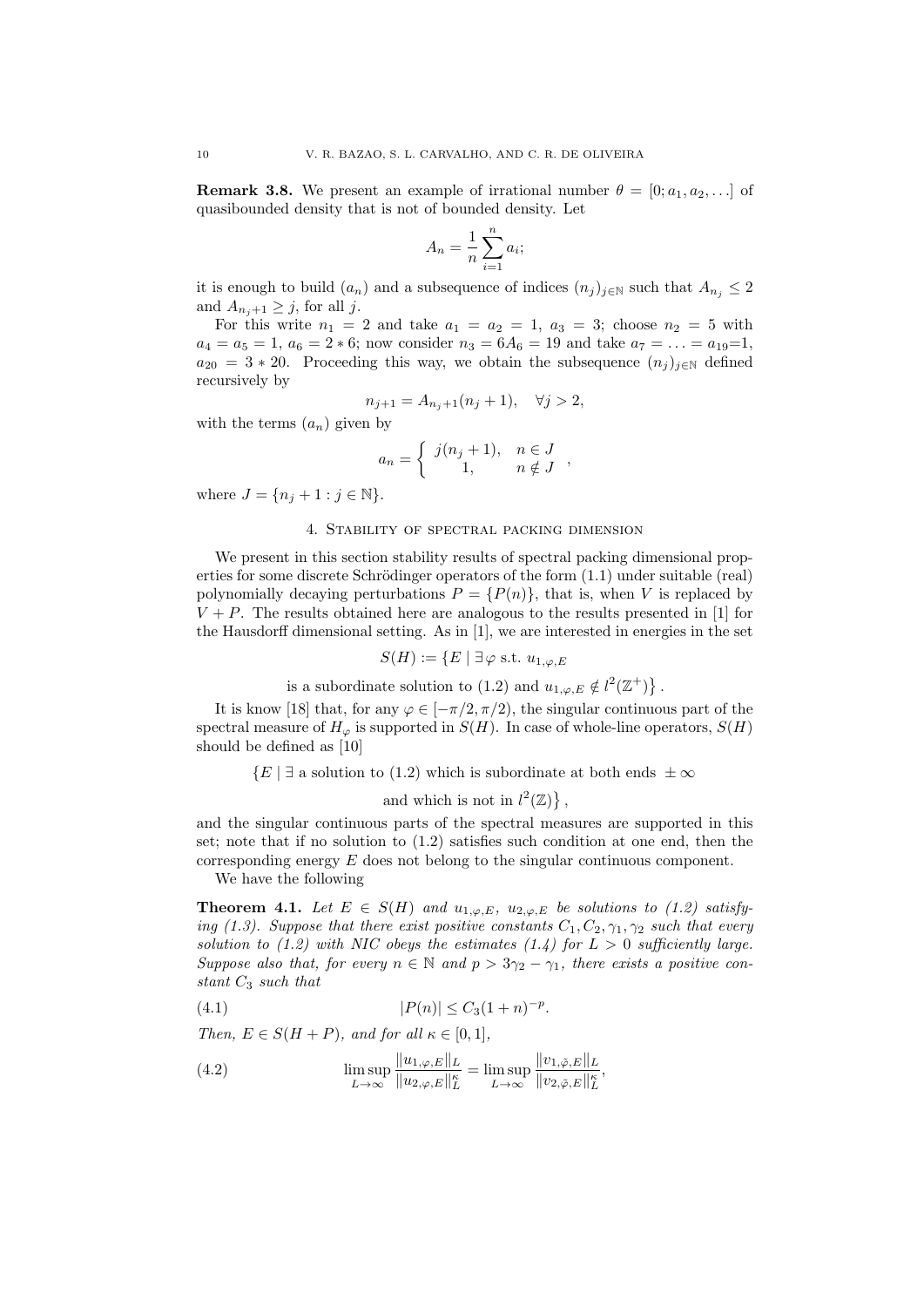where  $v_{1,\tilde{\varphi},E}$  is the solution to (1.2) for  $H + P$ , which satisfies the initial condition (1.3) with some phase  $\tilde{\varphi}$ , and  $v_{2,\tilde{\varphi},E}$  satisfying the corresponding orthogonal condition (always for the operator  $H + P$ ).

Proof. The proof of this theorem is analogous to the proof of Theorem 1.3 in [1], with simple modification to the upper limit.  $\Box$ 

We emphasize that condition  $(1.4)$  is essential in Theorem 4.1 (i.e., bounds like in (1.5) are not enough for the result). Therefore, we have considered, in Corollary 1.6, Schrödinger operators with Sturmian potentials whose rotation number is of bounded density.

*Proof.* (Corollary 1.6) The proof of Corollary 1.6 is analogous to the proof of Theorem 1.1 in  $[1]$ . More specifically, we have, by  $[12, 5, 7]$ , that for Schrödinger operators with Sturmian potentials whose rotation numbers are of bounded density, there exist power-law bounds of the form  $(1.4)$  for every solution u to  $(1.2)$ (with NIC). We have, by Theorem 1.5, that if  $\theta$  is of bounded density (Remark 3.7), then for every  $\lambda \neq 0$ , there exists  $\alpha = \alpha(\lambda, \theta) > 0$  such that for every  $\rho \in [0, 1)$ , the spectral measure  $H_{\lambda,\theta,\rho}$  is purely  $\alpha$ -packing continuous, with  $\alpha = \frac{2\tau_1}{\tau_1 + \tau_2}$ .

We note again [5, 7] that if one is able to establish uniform power-law bounds on the restriction of the operator to the right half-line, then the resulting  $\alpha$ -continuity is independent of the potential on the left half-line.

Suppose that  $\sigma(H_{\lambda,\theta,\rho}^P)$  has some singular continuous component; now, since the perturbation decays as  $|P(n)| \leq C(1+|n|)^{-p}$ , with  $p > 3\gamma_2 - \gamma_1$ , it is a compact perturbation and the essential spectrum is preserved. Thus, this singular continuous component is supported in  $S(H_{\lambda,\theta,\rho})$  and, by Theorem 4.1, we obtain that the asymptotic behavior of generalized eigenfunctions of the operators  $H_{\lambda,\theta,\rho}^P$  (that is, the solutions to  $(1.2)$  in  $(1.7)$  is the same of the eigenfunctions of the unperturbed operators  $H_{\lambda,\theta,\rho}$ ; and again, by the  $\alpha$ -subordinacy theory (Theorem 2.1), such component is still  $\alpha$ -packing continuous for these perturbed operators, with  $\alpha =$  $rac{2\tau_1}{\tau_1+\tau_2}$ .

According to results in [1], we can also apply Theorem 4.1 to operators with sparse potentials. We reconsider here the class of operators  $H_{\varphi}^{\alpha}$  [3, 14, 23] defined by the action (1.1) in  $l^2(\mathbb{Z}^+)$ , along with a phase boundary condition

(4.3) 
$$
\psi(0)\cos\varphi + \psi(1)\sin\varphi = 0, \quad \varphi \in (-\pi/2, \pi/2],
$$

and, for each  $\alpha \in (0,1)$ , sparse potentials

(4.4) 
$$
V(n) = \begin{cases} x_j^{(1-\alpha)/2\alpha}, & n = x_j \in \mathcal{B} \\ 0, & n \notin \mathcal{B} \end{cases}
$$

where  $\mathcal{B}=(x_j)_j=\left(2^{j^j}\right)^j$ . It is known that the restriction of its spectral measure  $j$ to the interval  $(-2, 2)$  is one packing dimensional [3, 4] for every boundary phase  $\varphi$ .

**Theorem 4.2.** Fix  $\alpha \in (0,1)$ . Let  $H^{\alpha}_{\varphi}$  be as above and

(4.5) 
$$
(H_{\varphi}^{P,\alpha}\psi)(n) := (H_{\varphi}^{\alpha}\psi)(n) + P(n)\psi(n), \quad \psi \in l^{2}(\mathbb{Z}^{+}),
$$

with  $|P(n)| \leq C(1+n)^{-p}$  for all n and some  $C > 0$ ,  $p > \min\{3/(2\alpha), (2-\alpha)/\alpha\}.$ Then, the restriction of the spectral measure of the operator  $H^{P,\alpha}_{\varphi}$  to (-2,2) is also one-packing dimensional, for all boundary phase  $\varphi \in (-\pi/2, \pi/2]$ .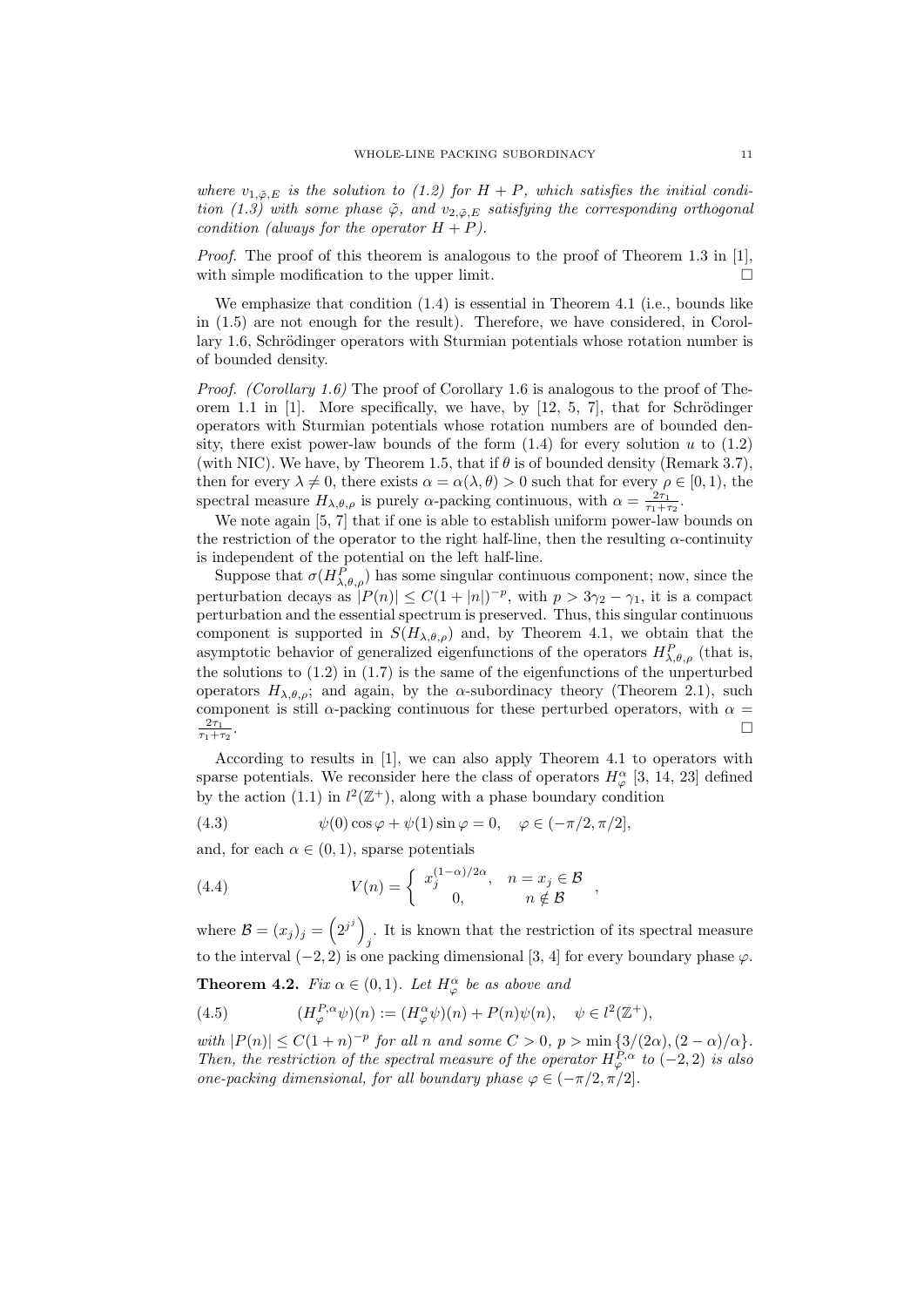Proof. The proof of Theorem 4.2 follows the same steps of the proof of Theorem 1.2 in [1].

#### APPENDIX: HAUSDORFF AND PACKING DIMENSIONS

We recall in this section some definitions and concepts regarding Hausdorff and packing measures, also to fix notation. Most of the material exposed here is based on [3, 9, 14, 19, 20, 21].

**Definition 4.3.** Given a set  $S \subset \mathbb{R}$  and  $\alpha \in [0, 1]$ , consider the number

$$
Q_{\alpha,\delta}(S) = \inf \left\{ \sum_{k=1}^{\infty} |I_k|^{\alpha} \ | \ |I_k| < \delta, \ \forall k; \ S \subset \bigcup_{k=1}^{\infty} I_k \right\},
$$

with the infimum taken over all covers of S by intervals  $I_k$  of size at most  $\delta$ . The limit

$$
h^{\alpha}(S) = \lim_{\delta \to 0} Q_{\alpha,\delta}(S)
$$

is called the  $\alpha$ -dimensional Hausdorff measure of S.

The  $\alpha$ -dimensional Hausdorff measure,  $h^{\alpha}$ , is an outer measure on subsets of  $\mathbb{R}$  [21]. It is known that for every set S, there is a unique  $\alpha_S$  such that  $h^{\alpha}(S) = 0$ if  $\alpha > \alpha_S$  and  $h^{\alpha}(S) = \infty$  if  $\alpha_S < \alpha$ . The number  $\alpha_S$  is called the Hausdorff dimension of the set S, usually denoted by  $\dim_H(S)$ . Particular examples of  $h^{\alpha}$  are the counting measure for  $\alpha = 0$  and the Lebesgue measure for  $\alpha = 1$ .

Now the definition of packing measure. A  $\delta$ -packing of an arbitrary set  $S \subset \mathbb{R}$  is a countable disjoint collection  $(B(x_k, r_k))_{k\in\mathbb{N}}$  of closed intervals centered at  $x_k \in S$ with radius  $r_k \leq \delta/2$ . The  $(\alpha, \delta)$ -premeasure  $P^{\alpha}_{\delta}(S)$  is defined by

$$
P_{\delta}^{\alpha}(S) = \sup \left\{ \sum_{k=1}^{\infty} (2r_k)^{\alpha} : (B(x_k, r_k))_{k \in \mathbb{N}} \text{ is a } \delta \text{-packing of } S \right\}
$$

the supremum taken over all  $\delta$  – packings of S.

**Definition 4.4.** The  $\alpha$ -packing measure  $P^{\alpha}(S)$  of S is constructed by a procedure in two steps: first, take the decreasing limit

$$
\underline{P}^{\alpha}(S) = \lim_{\delta \to 0} P^{\alpha}_{\delta}(S)
$$

and then

$$
P^{\alpha}(S) = \inf \left\{ \sum_{k=1}^{\infty} \underline{P}^{\alpha}(S_k) : S \subset \bigcup_{k=1}^{\infty} S_k, \ S_k \text{ disjoint Borel sets} \right\}.
$$

It follows, by Definition 4.4, that  $P^{\alpha}(S)$  is an outer measure on R. The so-called packing dimension of the set S, denoted by  $\dim_P (S)$ , is defined as the infimum of all  $\alpha$  such that  $P^{\alpha}(S) = 0$ , which coincides with the supremum of all  $\alpha$  with  $P^{\alpha}(S) =$  $\infty$ . It is possible to show (see [9]) that the Hausdorff and packing dimensions are related by the inequality  $\dim_H(S) \leq \dim_P(S)$ .

**Definition 4.5.** Let  $\mu$  be a Borel measure in R and  $\alpha \in [0, 1]$ .

- : (i)  $\mu$  is called  $\alpha$ -Hausdorff ( $\alpha$ -packing) continuous if  $\mu(S) = 0$  for every Borel set S with  $h^{\alpha}(S) = 0$  (resp.  $P^{\alpha}(S) = 0$ ).
- : (ii)  $\mu$  is called  $\alpha$ -Hausdorff ( $\alpha$ -packing) singular if  $\mu$  is supported on some Borel set S, i.e.,  $\mu(\mathbb{R}\backslash S) = 0$  with  $h^{\alpha}(S) = 0$  (resp.  $P^{\alpha}(S) = 0$ ).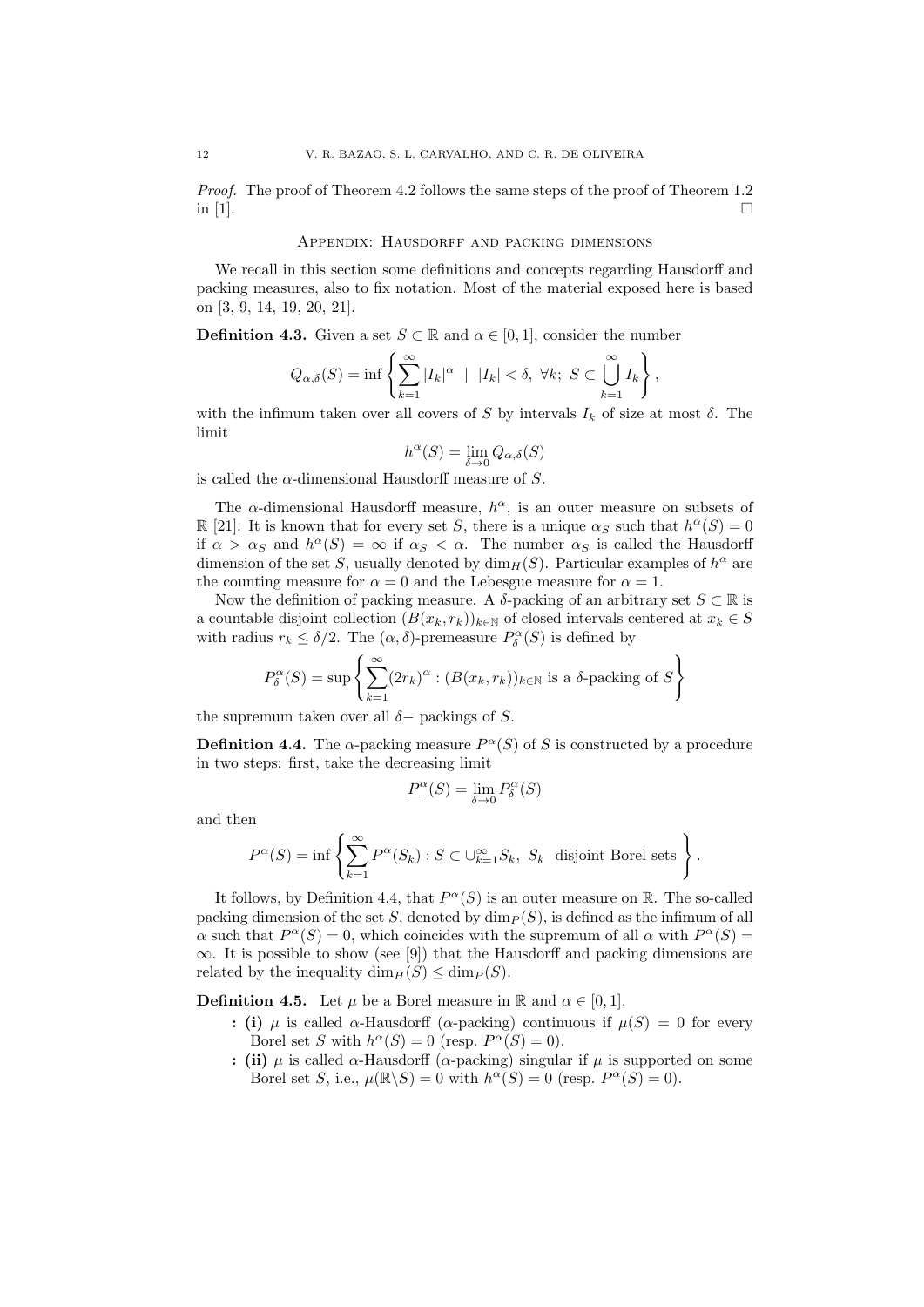**Definition 4.6.** A Borel measure  $\mu$  in R is said to have exact Hausdorff (packing) dimension  $\alpha$ , for some  $\alpha \in (0,1)$ , and denoted by  $\dim_H(\mu)$  (resp.dim $_P(\mu)$ ), if two requirements hold:

- : (i) for every set S with  $\dim_H(S) < \alpha$  (resp.  $\dim_P(S) < \alpha$ ), one has  $\mu(S) = 0$ ;
- : (ii) there is a Borel set,  $S_0$ , of Hausdorff (resp. packing) dimension  $\alpha$  which supports  $\mu$ .

A Borel measure  $\mu$  in R is said to be 0-Hausdorff (0-packing) dimensional if it is supported on a set with  $\dim_H(S) = 0$  (resp.  $\dim_P(S) = 0$ ) and 1-Hausdorff (1packing) dimensional if  $\mu(S) = 0$  for any set S with  $\dim_H(S) < 1$  (resp.  $\dim_P(S) <$ 1).

**Remark 4.7.** According to Definitions 4.5 and 4.6, a Borel measure  $\mu$  in R is of exact Hausdorff (packing) dimension  $\alpha$  if, for every  $\varepsilon > 0$ , it is simultaneously  $(\alpha - \varepsilon)$ -Hausdorff (resp. packing) continuous and  $(\alpha + \varepsilon)$ -Hausdorff (resp. packing) singular.

Given a finite Borel measure  $\mu$  and  $\alpha \in [0, 1]$ , write

$$
(\overline{D}^{\alpha}\mu)(E) := \limsup_{\varepsilon \to 0} \frac{\mu((E - \varepsilon, E + \varepsilon))}{(2\varepsilon)^{\alpha}} \text{ and } (\underline{D}^{\alpha}\mu)(E) := \liminf_{\varepsilon \to 0} \frac{\mu((E - \varepsilon, E + \varepsilon))}{(2\varepsilon)^{\alpha}}.
$$

**Theorem 4.8.** Let  $\alpha \in [0,1]$  and  $\mu$  a Borel measure on  $\mathbb{R}$ , denote

$$
T_{\infty}^{\alpha} = \{ E \in \mathbb{R} : (\overline{D}^{\alpha} \mu)(E) = \infty \}, \quad U_{\infty}^{\alpha} = \{ E \in \mathbb{R} : (\underline{D}^{\alpha} \mu)(E) = \infty \}.
$$

Then  $T_{\infty}^{\alpha}$  and  $U_{\infty}^{\alpha}$  are Borel sets, and

(1)  $h^{\alpha}(T^{\alpha}_{\infty}) = 0.$ (2)  $P^{\alpha}(U^{\alpha}_{\infty})=0.$ (3)  $\mu(S \cap (\mathbb{R} \setminus T_{\infty}^{\alpha})) = 0$ , for any S with  $h^{\alpha}(S) = 0$ . (4)  $\mu(S \cap (\mathbb{R} \setminus U^{\alpha}_{\infty})) = 0$ , for any S with  $P^{\alpha}(S) = 0$ .

Proof. Items (1) and (3) are well known and proven in Chapter 3 in [21], and the proofs of items (2) and (4) are in [3].

**Remark 4.9.** The restriction  $\mu_{\alpha Hs} := \mu(T_{\infty}^{\alpha} \cap \cdot)$  is  $\alpha$ -Hausdorff singular,  $\mu_{\alpha Ps} :=$  $\mu(U^{\alpha}_{\infty} \cap \cdot)$  is  $\alpha$ -packing singular; and  $\mu_{\alpha Hc} := \mu((\mathbb{R} \setminus T^{\alpha}_{\infty}) \cap \cdot)$  is  $\alpha$ -Hausdorff continuous,  $\mu_{\alpha Pc} := \mu((\mathbb{R}\setminus T_{\infty}^{\alpha})\cap \cdot)$  is  $\alpha$ -packing continuous. Thus, each measure decomposes uniquely into an  $\alpha$ -Hausdorff (packing) continuous part and an  $\alpha$ -Hausdorff (packing) singular part:  $\mu = \mu_{\alpha Hs} + \mu_{\alpha Hc}$  (resp.  $\mu = \mu_{\alpha Ps} + \mu_{\alpha Pc}$ ).

Moreover, an  $\alpha$ -Hausdorff (packing) singular measure is such that  $(\overline{D}^{\alpha}\mu)(E)$  =  $\infty$  (resp.  $(\underline{D}^{\alpha}\mu)(E) = \infty$ ) a.e (with respect to it), while an  $\alpha$ -Hausdorff (packing) continuous measure is such that  $(\overline{D}^{\alpha}\mu)(E) < \infty$  (resp.  $(\underline{D}^{\alpha}\mu)(E) < \infty$ ) a.e (see Chapter 3 in  $[21]$  and  $[3]$ .

Acknowledgments: VRB thanks CAPES (a Brazilian agency) for financial support. SLC thanks the partial support by FAPEMIG (Universal Project CEX-APQ-00554- 13). CRdO thanks the partial support by CNPq (Universal Project 41004/2014-8).

#### **REFERENCES**

[1] V. R. Bazao, S. L. Carvalho, C. R. de Oliveira, On the spectral Hausdorff dimension of 1D discrete Schrödinger operators under power decaying perturbations. Osaka J. Math.: Accepted for publication. http://www.dm.ufscar.br/profs/oliveira/hausdorffPert.pdf